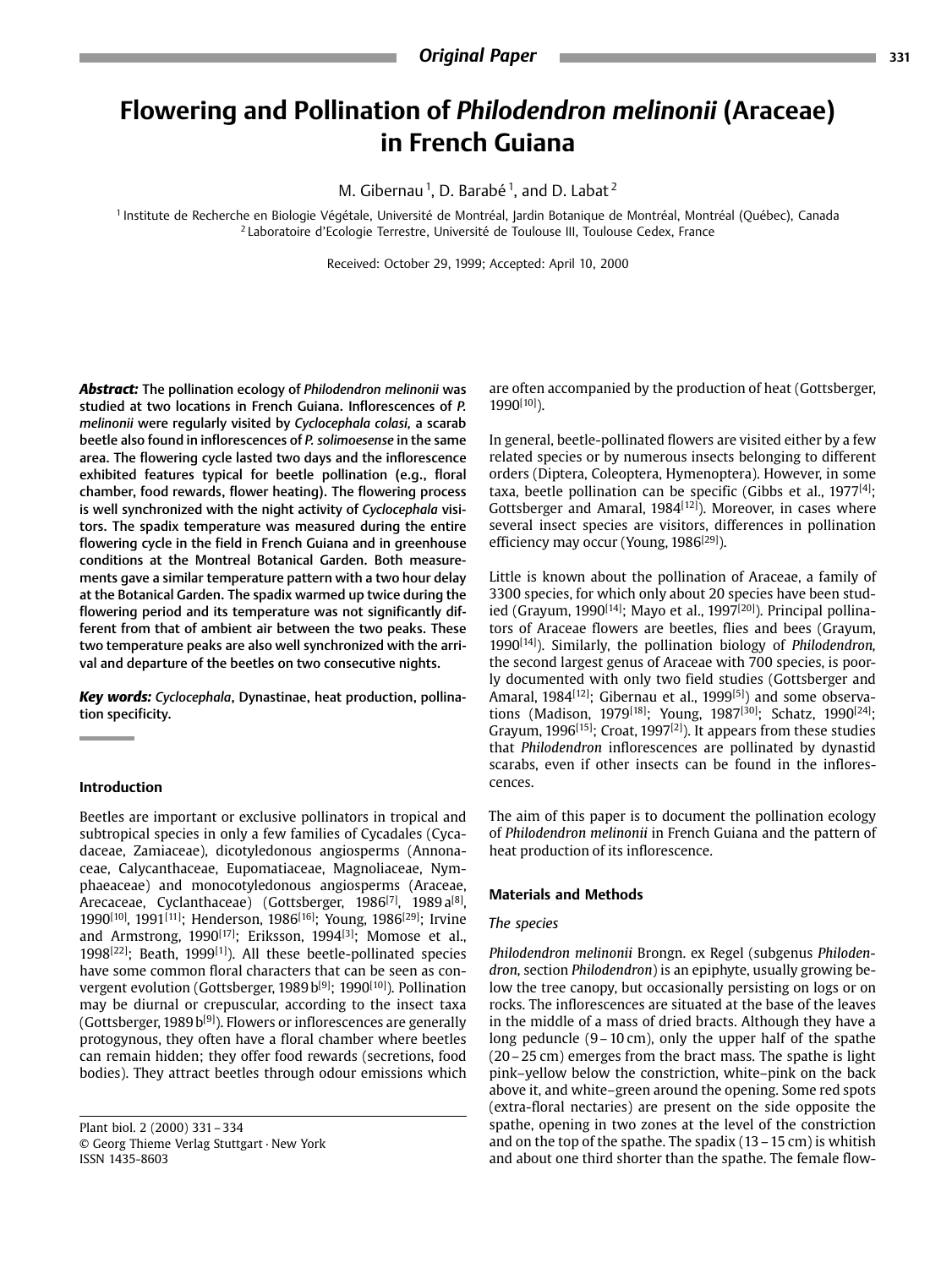ers occupy the lower portion  $(3-4 \text{ cm})$  of the spadix, whereas the male flowers are located on its upper portion  $(7-8.5 \text{ cm})$ . In between, there is a short intermediate zone  $(2.5 - 3 \text{ cm} \log)$ . of sterile male flowers.

## *Study sites*

This study was conducted in July 1999 at two locations in French Guiana. On the lakeside of Petit Saut dam (Kourou region), four individuals bearing several inflorescences were growing on a huge rock, several hundred meters from the forest. A few flowering individuals were also growing in the shadow of a tree-fall gap along National Road  $#1$  (PK101). These few individuals were established  $30 - 60$  m from a large population of Philodendron solimoesense A. C. Smith (about 40 individuals). The flowering cycle of *P. melinonii* was also studied under greenhouse conditions at the Montreal Botanical Garden in August 1999, where two individuals regularly flower  $#2246 - 1986$  and  $#3564 - 1987$ ). Voucher specimens: Barabé  $\&$  Savoie 142 (MT), Barabé & Savoie 143 (MT), Barabé & Giber-*& Savoie 142* (MT), *Barabé & Savoie 143* (MT), *Barabé & Gibernau 144* (MT).

## *Observations and temperature measurements*

During this study, four inflorescences opened in the field (two the Montreal Botanical Garden. The flowering process was observed at different times of the day. The number, gender and species of insect visitors of P. melinonii inflorescences in French Guiana were recorded and voucher specimens for identification were taken. The length of the different spadix zones  $\epsilon$  famale male sterile and male) was also measured (female, male sterile and male) was also measured.

Temperatures of the spadix and the ambient air were recorded with a Digi-Sense<sup>®</sup> DualLogR<sup>®</sup> thermocouple thermometer every 10 min. To obtain the temperature of the spadix, the thermometer was inserted, to about 5 mm depth, in the spadix, in the middle of the fertile male zone. We recorded temperature for the complete flowering cycle on one inflorescence perature for the complete flowering cycle on one inflorescence<br>in Franch Cuiana and one at the Montreal Rotanical Carden

### *Pollination biology*

The flowering cycle of *P. melinonii* was similar to that of 1984<sup>[12]</sup>; Gibernau et al., 1999<sup>[5]</sup>). Flowering appeared to be asynchronous, with a delay of several days in the opening of two successive inflorescences on the same individual. The flowering cycle lasted two days with the spathe beginning to open in the middle or late morning of the first day. By the end of the afternoon  $(16:30 - 17:00)$ , the spathe was wide open  $(2/3)$ of the spathe length), with the spadix strongly protruding forward. At  $18:00 - 18:30$ , the spadix began to warm up and an odour emanated from the inflorescence. At this time, the stigmas were moist and appeared receptive. Visiting beetles arrived during the night after 19:30 when the inflorescence was warm and odoriferous. They remained throughout the next day at the base of the inflorescence above the female flowers and fed on the sterile male flowers.

During the morning of the second day, the spathe closed slightly, with only the upper half remaining open. In the afternoon, a reddish resin was secreted by the upper sterile male flowers and the fertile male flowers. Resin drops of a diameter of  $1 - 2$  mm were present on the male zone of the spadix, mostly at the base and in the middle. At dusk (18:30), the spathe started to slowly close by wrapping around the spadix, from the base upwards. At about 20:00, the anthers released the pollen which stuck to the resin covering the beetle's cuticle  $\frac{1}{2}$  before the beetles flow which studies the resin covering the best cutted to the best cut before the beetles flew away.

Inflorescences of *P. melinonii* were visited by a dynastid, *Cyclo*and by one species of an unidentified staphylinid at the lakeside. The two inflorescences along the National road were, respectively, visited by two and 13 C. colasi while the two inflorescences at the lakeside contained, respectively, two and 10 C. colasi (overall mean  $\pm$  SD: 6.75  $\pm$  5.6). Beetle copulation took place in the floral chamber. In all the visited inflorescences, the 950 – 1000 sterile male flowers were more or less eaten (up to  $55\%$ ) by the second day, depending on the number of occupying beetles. On one occasion, the stigmas also  $\begin{bmatrix} 1 & 0 \\ 0 & 0 \end{bmatrix}$  of our order of our order of  $\begin{bmatrix} 0 & 0 \\ 0 & 0 \end{bmatrix}$ seemed to be damaged but the ovaries were intact.

## *Spadix temperature*

The ambient air temperature range was similar in French Guiana and in greenhouse conditions at the Montreal Botanical Garden. At the beginning of the first night, the spadix temperature clearly increased for 3.5 h, whereas ambient temperature dropped to 22 °C (Fig.1). The temperature peaked at 37 °C (13.5 °C above air) for 30 min in Franch Cuiana (at 19:30) and (13.5 $\degree$ C above air) for 30 min in French Guiana (at 19:30) and at 35 °C (10.1 °C above air) in the Botanical Garden (at 21:20).<br>Then the spadix temperature decreased sharply to just above ambient temperature and both temperatures followed the same variations until the next evening. During the second evening  $(18:50 \text{ or } 21:00)$ , whereas air temperature cooled, the spadix temperature reached a plateau (in French Guiana) or peaked a second time (at the Botanical Garden), both at about the same temperature of 32 °C (6 °C above air, Fig. 1). After this, the spacific temperature of 32 °C (6 °C above air, Fig. 1). After this, the spadix temperature decreased to a level similar to ambient as the spathe closed around the spadix. There was a clear delay of 2 h between the temperature patterns in French Guiana and at the Montreal Botanical Garden.

The flowering and pollination cycle of *P. melinonii* is typical of duction plus emission of a strong odour, presence of a floral chamber where pollinators copulate and shelter during a night and a day, protogynous inflorescences, offering of food rewards (stigmatic secretions, male sterile flowers), and closure of the inflorescences with pollinator exclusion. The consumption of sterile flowers can be significant (up to 55%) when the inflorescence is visited by numerous individuals of Cyclocephala colasi (up to 13). A positive correlation between the number of scarab visitors and the proportion of sterile flowers eaten has also been found in Philodendron solimoesense (Gibereaten has also been found in *Philodendron solimoesense* (Giber-nau et al., 1999[5]).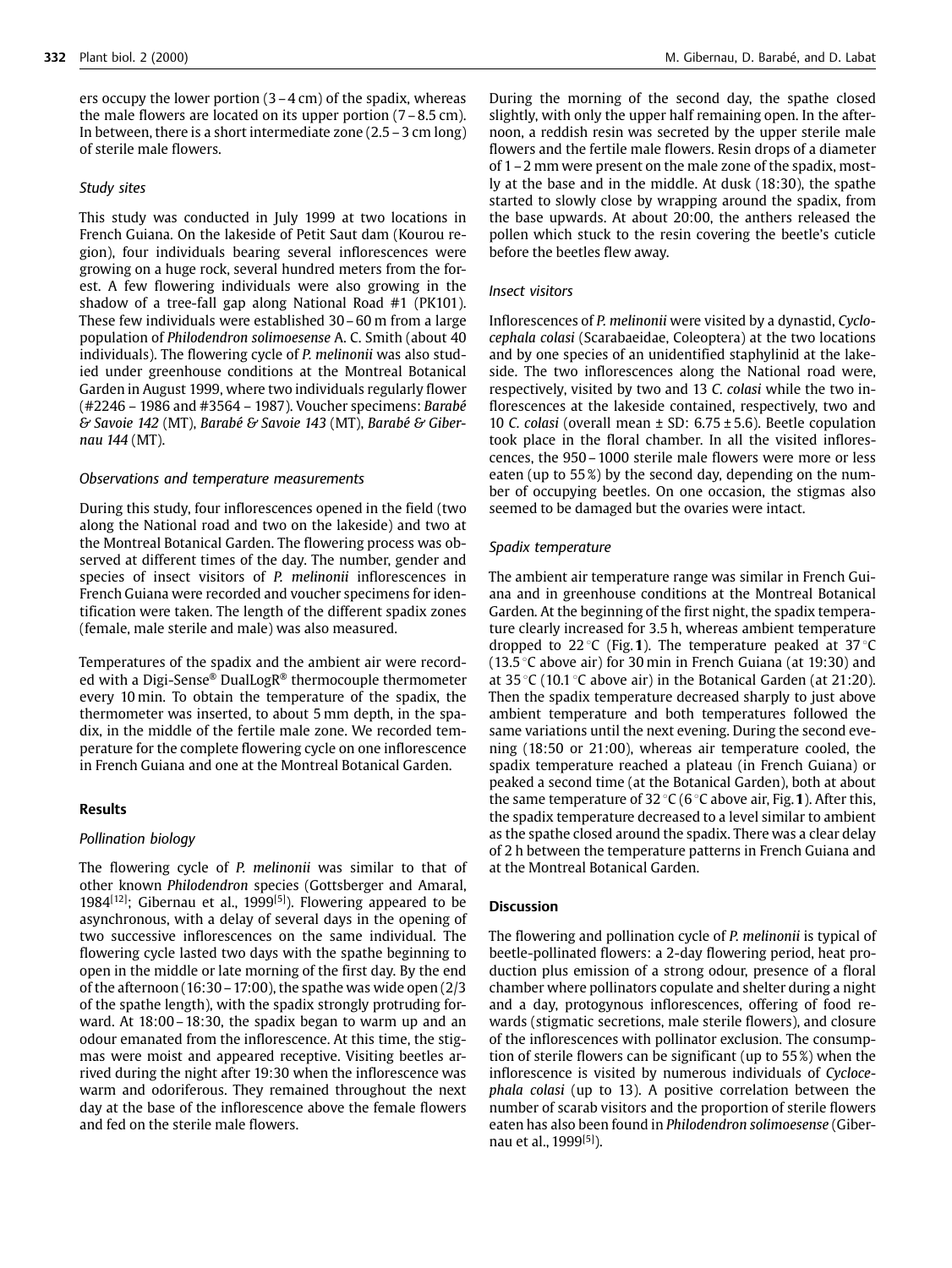

**Fig.1** Temperature curves of the spadix (full line) and ambient air (dotted line) during two days of flowering for P. melinonii in French Guiana (upper graph) and in greenhouse conditions at the Montreal Botanical Garden (lower graph). The arrows indicate  $\frac{1}{2}$  the periods of heating.

the periods of heating.

Inflorescences of specimens in French Guiana and at the Montreal Botanical Garden behave similarly in their flowering cycles and floral temperature patterns. Such a comparison was possible because the temperature in the greenhouse was comparable to the ambient temperature in French Guiana. The inflorescence of P. melinonii heated up twice during two successive evenings. These spadix temperature increases are linked to pollination and well-synchronized with Cyclocephala activity. The first phase of thermogenesis corresponds to the attraction and the arrival of Cyclocephala and may help to volatilize odoriferous compounds present in the spadix (Meeuse and Raskin, 1988<sup>[21]</sup>; Gottsberger and Silberbauer-Gottsberger, 1991<sup>[13]</sup>; Skubatz et al., 1995<sup>[27]</sup>; Skubatz and Kunkel, 1999<sup>[26]</sup>). The second temperature peak corresponds to pollen release and departure of the pollen-loaded Cyclocephala. and departure of the pollen-loaded *Cyclocephala.*

The pattern of the spadix temperature in *P. melinonii,* with two species of the subgenus Philodendron: P. acutatum, P. pedatum and *P. squamiferum* (Gibernau and Barabé, 2000<sup>[6]</sup>, unpub.). This pattern contrasts with species of subgenus Meconostigma: P. selloum, P. solimoesense, in which the spadix heats up on the first night and then remains warm during the following day (Gottsberger and Amaral, 1984<sup>[12]</sup>; Seymour, 1999<sup>[25]</sup>; Gibernau<br>and Barabé, 2000<sup>[6]</sup>) and Barabé, 2000[6]).

Inflorescences of *P. melinonii* were visited by a dynastid scarab, *P. solimoesense* (Gibernau et al., 1999<sup>[5]</sup>). Inflorescences of *P. P. solimoesense* (Gibernau et al., 1999[5]). Inflorescences of *P. melinonii* were visited by less beetles than those of *P. solimoe-* *sense* ( $6.75 \pm 5.6$  versus  $21 \pm 12$ ). This difference may be due to a shorter male zone in *P. melinonii* ( $10 - 12$  cm) than in *P. soli*moesense (20 – 25 cm), since the male zone plays an important role in pollinator attraction through the production of heat and the emission of odour (Skubatz et al., 1995<sup>[27]</sup>; Seymour, and the emission of odour (Skubatz et al., 1995<sup>[27]</sup>, Seymour,<br>1000<sup>[25]</sup> Cibernau et al. 1000<sup>[5]</sup>). In the first sample from the National Road, P. melinonii individuals were growing near a flowering population of *P. solimoesense*, but at the lakeside site, P. *melinonii* individuals were isolated by several hundred meters from the forest and thus from conspecifics or P. solimoesense. Whilst in the first case (15 beetles), "visit error" might have been due to the proximity of flowering P. solimoesense, the second case (12 beetles) indicates that *C. colasi* visit inflorescences of isolated *P. melinonii*. Our sample size was small, but it seems likely that *C. colasi* is the main pollinator of *P. melinonii* in this area.

Our observations indicate that *P. melinonii* and *P. solimoesense* species can flower at the same time in adjacent populations, the probabilities of pollen exchange are likely to be high. Cyclocephala switching from one species to others in flower have been documented in several *Philodendron* species and other genera, such as Caladium, Dieffenbachia, Homalomena, Syngonium and Xanthosoma (Valerio, 1984<sup>[28]</sup>; Pellmyr, 1985<sup>[23]</sup>; Young, 1986<sup>[29]</sup>; Croat, 1997<sup>[2]</sup>). Geographical variations of pollinators (Cyclocephala species) visiting the same plant have nisition (*Cyclocephala species)* visiting the same plant have also been documented (Gottsberger, 1986<sup>[7]</sup>; Croat, 1997<sup>[2]</sup>;<br>Reath 1999<sup>[1]</sup>) Beath, 1999[1]).